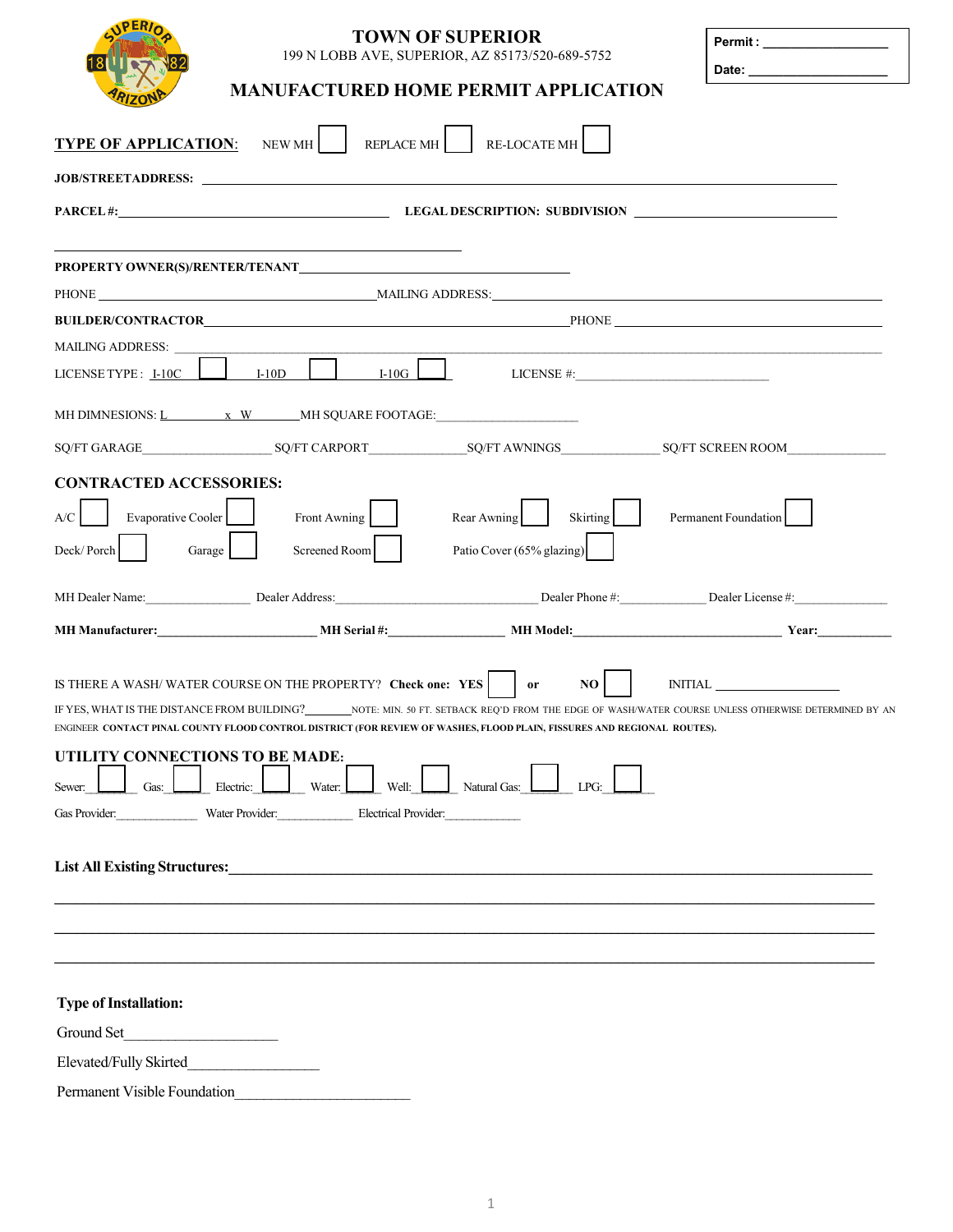

#### **TOWN OF SUPERIOR** 199 N LOBB AVE, SUPERIOR, AZ 85173/520-689-5752

| <b>Permit:</b> |  |
|----------------|--|
|                |  |

Date:

| <b>Licensed MH Installer Declaration:</b><br>I hereby affirm that I am licensed under provisions of Arizona Administrative Code R4-34-204 as a__________ (class of<br>license-I-10C, I-10D, or I-10G) and I am performing the following work:<br><b>Front Awning</b><br><b>Evaporative Cooler</b><br>Garage<br><b>Screened Room</b><br>A/C<br>Deck/Porch<br><b>Permanent Foundation</b><br>Patio Room (65% glazing)<br><b>Rear Awning</b><br><b>Skirting</b><br>ADOR Privilege License #<br>The following work will be done by the contractors listed below:                                                                                                                                                                                                                                                                                                                                                                                                                                               |                           |        |               |                       |                 |
|------------------------------------------------------------------------------------------------------------------------------------------------------------------------------------------------------------------------------------------------------------------------------------------------------------------------------------------------------------------------------------------------------------------------------------------------------------------------------------------------------------------------------------------------------------------------------------------------------------------------------------------------------------------------------------------------------------------------------------------------------------------------------------------------------------------------------------------------------------------------------------------------------------------------------------------------------------------------------------------------------------|---------------------------|--------|---------------|-----------------------|-----------------|
| A/C                                                                                                                                                                                                                                                                                                                                                                                                                                                                                                                                                                                                                                                                                                                                                                                                                                                                                                                                                                                                        | Garage                    |        |               | <b>Front Awning</b>   |                 |
| <b>Evaporative Cooler</b><br><b>Screened Room</b><br>Patio Room (65% glazing)<br><b>Rear Awning</b><br><b>Permanent Foundation</b><br>Deck/Porch<br><b>Skirting</b>                                                                                                                                                                                                                                                                                                                                                                                                                                                                                                                                                                                                                                                                                                                                                                                                                                        |                           |        |               |                       |                 |
| The responsible licensed contractors are:<br>Name                                                                                                                                                                                                                                                                                                                                                                                                                                                                                                                                                                                                                                                                                                                                                                                                                                                                                                                                                          | <b>Contact Number</b>     |        | License Class | Lic. $#$<br>Work Type |                 |
|                                                                                                                                                                                                                                                                                                                                                                                                                                                                                                                                                                                                                                                                                                                                                                                                                                                                                                                                                                                                            |                           |        |               |                       |                 |
| Installer Signature:                                                                                                                                                                                                                                                                                                                                                                                                                                                                                                                                                                                                                                                                                                                                                                                                                                                                                                                                                                                       |                           | Title: |               | Date:                 |                 |
| <b>APPLICANT</b>                                                                                                                                                                                                                                                                                                                                                                                                                                                                                                                                                                                                                                                                                                                                                                                                                                                                                                                                                                                           | Telephone #:              |        |               | <b>Email address:</b> |                 |
| PRINT NAME OF PERSON TO CONTACT WHEN PERMIT IS READY<br><b>TELEPHONE#:</b><br><b>EMAIL ADDRESS:</b><br>I hereby certify that I have read this application and state that the above information is correct and accurately reflects<br>the intended scope of work and matches the accompanying plans. I declare that I am the owner or duly authorized agent of<br>the owner. I agree to comply with all Federal, State and Town laws, codes and ordinances related to building construction,<br>zoning and use/occupancy requirements. I hereby authorize representatives of the Town of Superior to enter upon the<br>above mentioned property for inspection purposes. An application for which no permit is issued within 45 days following the<br>date of application shall expire by limitation. A written request for an extension can be made one time. It is at the discretion of<br>the Building and Safety Manager whether the extension will be granted.<br>DATE:<br><b>APPLICANT SIGNATURE:</b> |                           |        |               |                       |                 |
| MH Building Permit Fee: \$360.00; Plan Review Fee = \$220.00; Mechanical Fee, A/C: \$300.00; Zoning Fee = \$100.0<br>Sewer Connection Fee= \$250.00; Addressing Fee= \$100.00; Inspection Fees: ___________Printing/Misc. Fee: ______<br>Total Fee:<br>Pre-HUD (Built Prior to June 15, 1976)                                                                                                                                                                                                                                                                                                                                                                                                                                                                                                                                                                                                                                                                                                              |                           |        |               |                       |                 |
| <b>REHABILITATION CERTIFICATE #</b>                                                                                                                                                                                                                                                                                                                                                                                                                                                                                                                                                                                                                                                                                                                                                                                                                                                                                                                                                                        |                           |        |               |                       |                 |
| <b>Address Mobile Home came from:</b><br>Street:                                                                                                                                                                                                                                                                                                                                                                                                                                                                                                                                                                                                                                                                                                                                                                                                                                                                                                                                                           |                           | City:  |               | <b>State</b>          | <b>Zip Code</b> |
| $\Box$ Mobile Home Park<br>$\Box$ Private Property                                                                                                                                                                                                                                                                                                                                                                                                                                                                                                                                                                                                                                                                                                                                                                                                                                                                                                                                                         |                           |        |               |                       |                 |
| <b>Unit Manufacturer:</b>                                                                                                                                                                                                                                                                                                                                                                                                                                                                                                                                                                                                                                                                                                                                                                                                                                                                                                                                                                                  | Unit Serial:              |        | Date of Mfg.  | <b>Size</b>           |                 |
| <b>Unit Installer Name:</b>                                                                                                                                                                                                                                                                                                                                                                                                                                                                                                                                                                                                                                                                                                                                                                                                                                                                                                                                                                                | Unit Installer License #: |        |               | Classification:       |                 |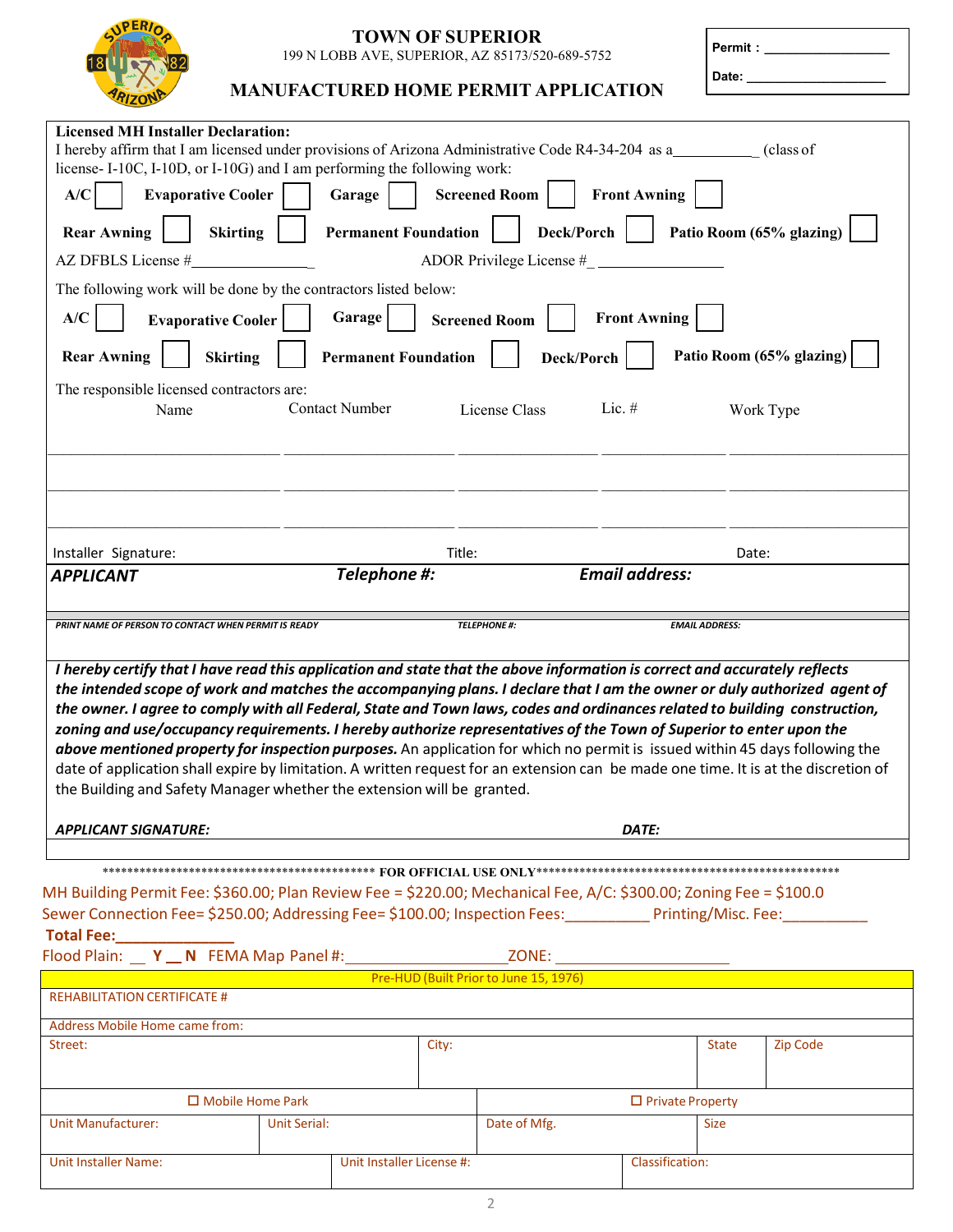

**Permit : Date:**



# **MANUFACTURED HOME PERMIT APPLICATION**

#### MOBILE HOME PERMIT AND INSTALLATION STANDARDS

Either the mobile home owner or a licensed contractor may apply for a permit to install a mobile home. The mobile home owner may also apply for the permit on behalf of a licensed contractor, but the contractor himself must complete and sign the applicable portion of the permit application.

## The following are excerpts from the **ARTICLE XI: MANUFACTURED HOMES (MH) OVERLAY ZONE DISTRICT, § 11.2 Permitted Uses, § 11.5 Design and Construction Standards.**

## **§ 11.2 PERMIITED USES**

- A. Permitted uses in the "MH" Manufactured Home Overlay Zone District shall be only those uses listed as permitted by-right within the underlying Single Family Residential Zone Districts. Site built dwelling units and modular homes are also permitted within the overlay zone. Permitted uses are subject to all other applicable standards of this Ordinance.
- B. Building Permit Required. It shall be unlawful for any person to install <sup>a</sup> manufactured home, park model structure, addition or any electrical, <sup>p</sup>lumbing, or mechanical componen<sup>t</sup> without first obtaining <sup>a</sup> required permit or permits from the Building Division.
- C. Owner Approval Required. No person shall install any manufactured home, structure, or addition without approva<sup>l</sup> of the property owner, the owner's agent, or other authorized representative.
- D. Foundation Required. Manufactured homes located on individual single-family zoned (i.e., not within parks) shall be permanently attached to <sup>a</sup> foundation that is approved by the Arizona Office of Manufactured Housing.

## **§ 11.5 DESIGN AND CONSTRUCTION STANDARDS**

#### A. Mobile Homes:

Work related to routine maintenance and repair: It shall be illegal to reconstruct mobile home units (those built before June 15, 1976) in the Town of Superior. Repairs shall only be made to or done on mobile homes that have <sup>a</sup> certificate showing they have been rehabilitated and <sup>a</sup> certificate of compliance has been issued per A.A.C. R4‐34‐606. <sup>A</sup> mobile home that has not been rehabilitated or does not have the certificate of compliance cannot be installed in the Town of Superior. Mobile homes, where reconstruction has occurred without state approva<sup>l</sup> and <sup>a</sup> permit for reconstruction issued by the Town of Superior, are declared unsafe and shall be removed from the Town or shall be demolished.

- 1) "A rehabilitation permit shall be obtained from the Department [Arizona Depart of Housing, Manufactured Housing Division] before any modification of <sup>a</sup> mobile home." (See A.A.C. R4‐34‐606)
- 2) Additions of habitable rooms, garages or storage rooms to <sup>a</sup> mobile home must be constructed such that they are structurally independent from the mobile home and in compliance with the Technical Codes.

## B. Manufactured homes:

MH installation shall comply with the requirements of Arizona Revised Statutes, Title 41, Chapter 37, Article 3 § 41-4001 thru <sup>4010</sup> and Arizona Administrative Code, Title 4, Chapter 34, § R4‐34‐101 thru 805. The references identified in R4-34-102 shall provide the code requirements for the installation of attached accessory structures. Detached structures shall comply with the Technical Codes. Reconstruction of a MH requires that plans for the reconstruction be submitted and <sup>a</sup> permit issued.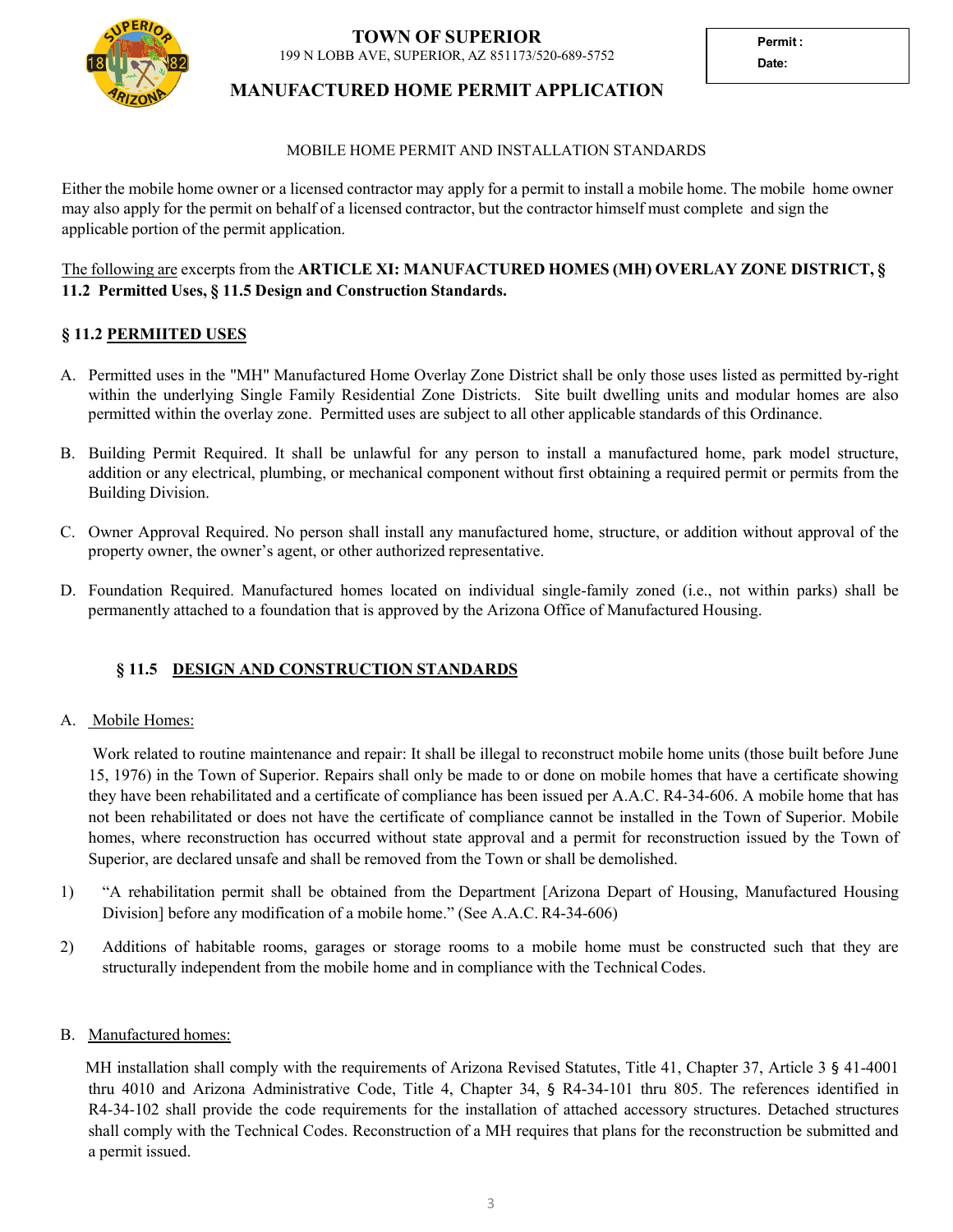

# **MANUFACTURED HOME PERMIT APPLICATION**

**Date:**

#### C. Manufactured Homes on Individual Lots:

In order to be approved, the manufactured home must be found to have design compatibility with other dwellings in the immediate area, which is the area within three-hundred (300) feet of the subject lot or parce<sup>l</sup> or the nearest five (5) residential dwellings. The criteria for determining acceptable compatibility shall be based upon a review of the following design elements:

- 1. Minimum Width and Length: The minimum width of the main portion of the structure shall be each of not less than <sup>12</sup> feet sections in width and <sup>36</sup> feet in length, exclusive of any garage or carpor<sup>t</sup> area, as measured across the narrowest portion of the unit.
- 2. Height: Unless the topography of a particular lot precludes it, the manufactured home shall be installed no higher from grade than eighteen (18) inches (from ground to frame) on the highest side and not less than twelve (12) inches on the low side. The Town Manager, or his/her designee, is authorized to approve minor deviations from the height requirement after inspection of the property to determine if such deviation is necessary because of lot conformity.
- 3. Foundations: Set upon a permanen<sup>t</sup> foundation, as specified by the manufacturer and approved by the Arizona Department of Housing, Manufactured Housing Division, and that the space at the perimeter, between the home and the ground, be enclosed by concrete, concrete masonry units, brick or stone, with required access.
- 4. Exterior Siding: Exterior siding made of non-reflective and non-metallic materials customarily utilized in the construction of conventional single-family housing shall be permitted. Acceptable siding materials includes, but is not limited to, vinyl, wood, stucco, brick, stone, or other masonry materials or any combination of these materials. The use of "Tl-ll" siding (rough sawn plywood siding with vertical grooves at four (4) inches or eight (8) inches O.C.) is not permitted.
- 5. Roof Structure and Materials: All roof structures shall be sloped and provide an eave projection of no less than six (6) inches and no greater than thirty (30) inches. <sup>A</sup> shingle or metal roof with <sup>a</sup> minimum <sup>p</sup>itch of 3:12. Unfinished galvanized steel, unfinished aluminum, wood shake shingles, or fiberglass/asphalt shingles less than three hundred twenty-five (325) pounds per one hundred (100) pounds per square feet shall not be permitted.
- 6. All manufactured home running gear, tongues, axles, and wheels must be removed at the time of installation. Mechanical equipment such as electrical meter, coolers and air conditioning units, service components, and similar devices, whether ground level, wall mounted, or roof mounted, shall be designed to appear as an integral par<sup>t</sup> of the building.
- 7. Driveway: A driveway <sup>a</sup> minimum of <sup>12</sup> feet width of constructed of asphalt, concrete or dust proo<sup>f</sup> grave<sup>l</sup> that has clearly defined boundaries.
- 8. Garage or Carports: The garage or carpor<sup>t</sup> shall incorporate the design and materials which are compatible with the main structure. <sup>A</sup> carpor<sup>t</sup> or garage measuring a minimum of <sup>10</sup> feet in width and <sup>20</sup> feet in length (an awning attached to the MH can provide the carpor<sup>t</sup> area).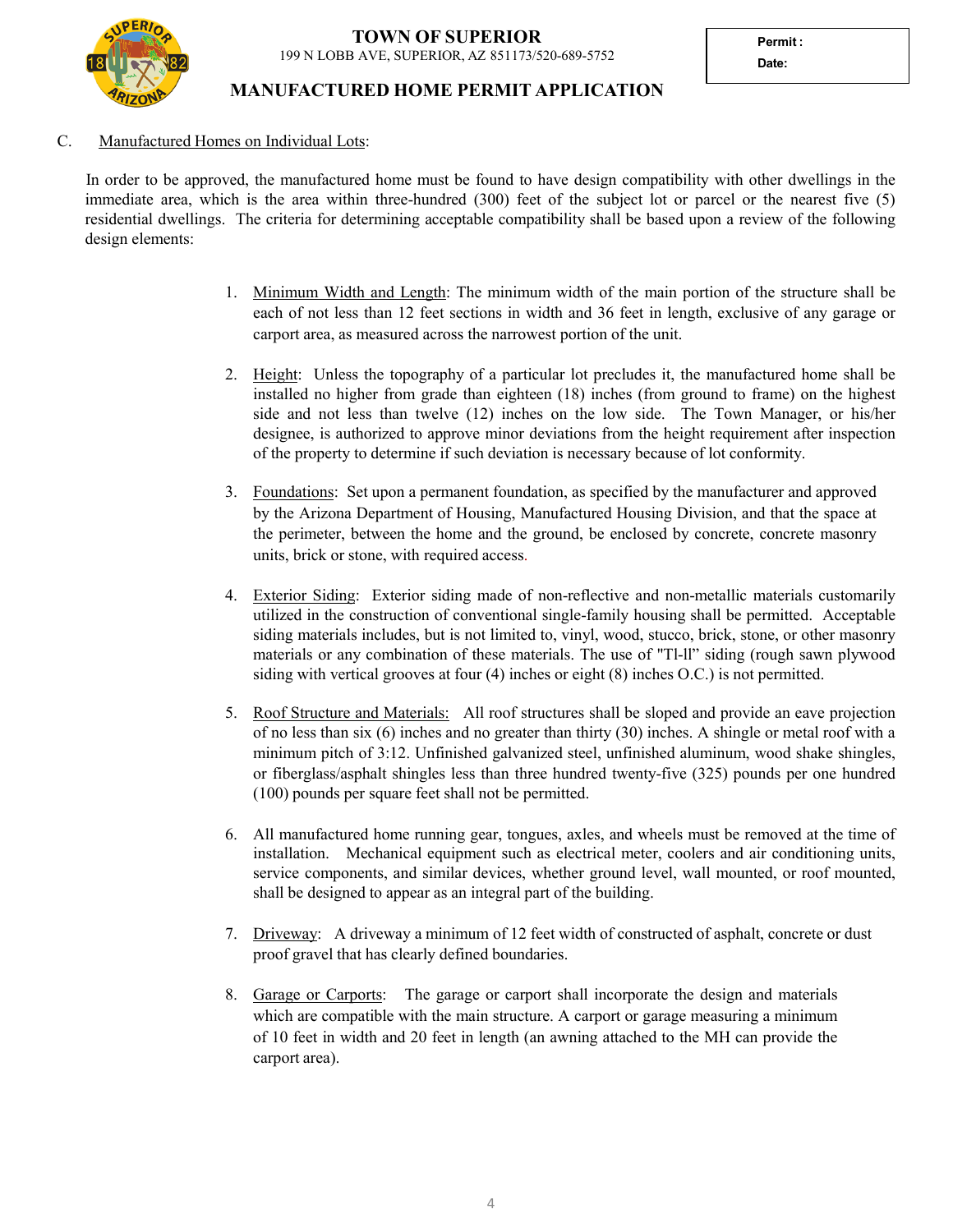

**TOWN OF SUPERIOR** 199 N LOBB AVE, SUPERIOR, AZ 85173/520-689-5752

## **MANUFACTURED HOME PERMIT APPLICATION**

| Permit: |  |
|---------|--|
| Date:   |  |

- 9. All setbacks, parking, lot coverage, height and sign requirements of the base district shall apply.
- 10. Manufactured homes not meeting installation and/or architectural requirements specified in this section shall be permitted only upon approva<sup>l</sup> of <sup>a</sup> Conditional Use Permit, pursuan<sup>t</sup> to the provisions of § 3.3 of this Ordinance.

#### D. All Manufactured Homes Sets:

- 1. The construction/configuration of exterior egress structures (stairs, ramps, handrails, etc.) must comply with the minimum requirements of International Residential Code (Section R311). MHs must have a minimum of two means of egress as required by the 24 CFR Part 3280, Manufactured Home Construction and SafetyStandards.
- a) There shall be a landing at the top and bottom of each stairway.
- b) The width of each landing shall not be less than the width of the stairway served.
- c) Every landing shall have a minimum dimension of 36 inches measured in the direction of travel.
- d) Handrails shall be provided on at least one side of each continuous run of treads or flight withfour or more risers.
- e) Exterior landings, decks, and stairs shall be positively anchored to resist both vertical and lateral forces.
- f) Where wood or wood‐based products/materials are used for landings, decks, and stairs the protection of the material shall be in compliance with R317 of the state adopted International Residential Code.
- 1. For final inspection of a MH set all skirting or foundation elements, all required egress elements, and all required site drainage shall be complete and all requirements met.

#### E. Additions to Manufactured Home:

The livable floor area of <sup>a</sup> home may be enlarged by the construction of an attached structure provided that the following criteria are met:

- a) The attached structure must conform to and meet all requirements of the Technical Code and zoningcode.
- b) If the home is removed from the lot, for any reason, and not replaced with <sup>a</sup> similar structure within <sup>a</sup> period of three months, the attached structure must also be removed, disassembled or torn down.
- c) The above restrictions do not apply to an addition to <sup>a</sup> home which is specifically manufactured for attachment to that make and model of the subject home.

**Signature Date**